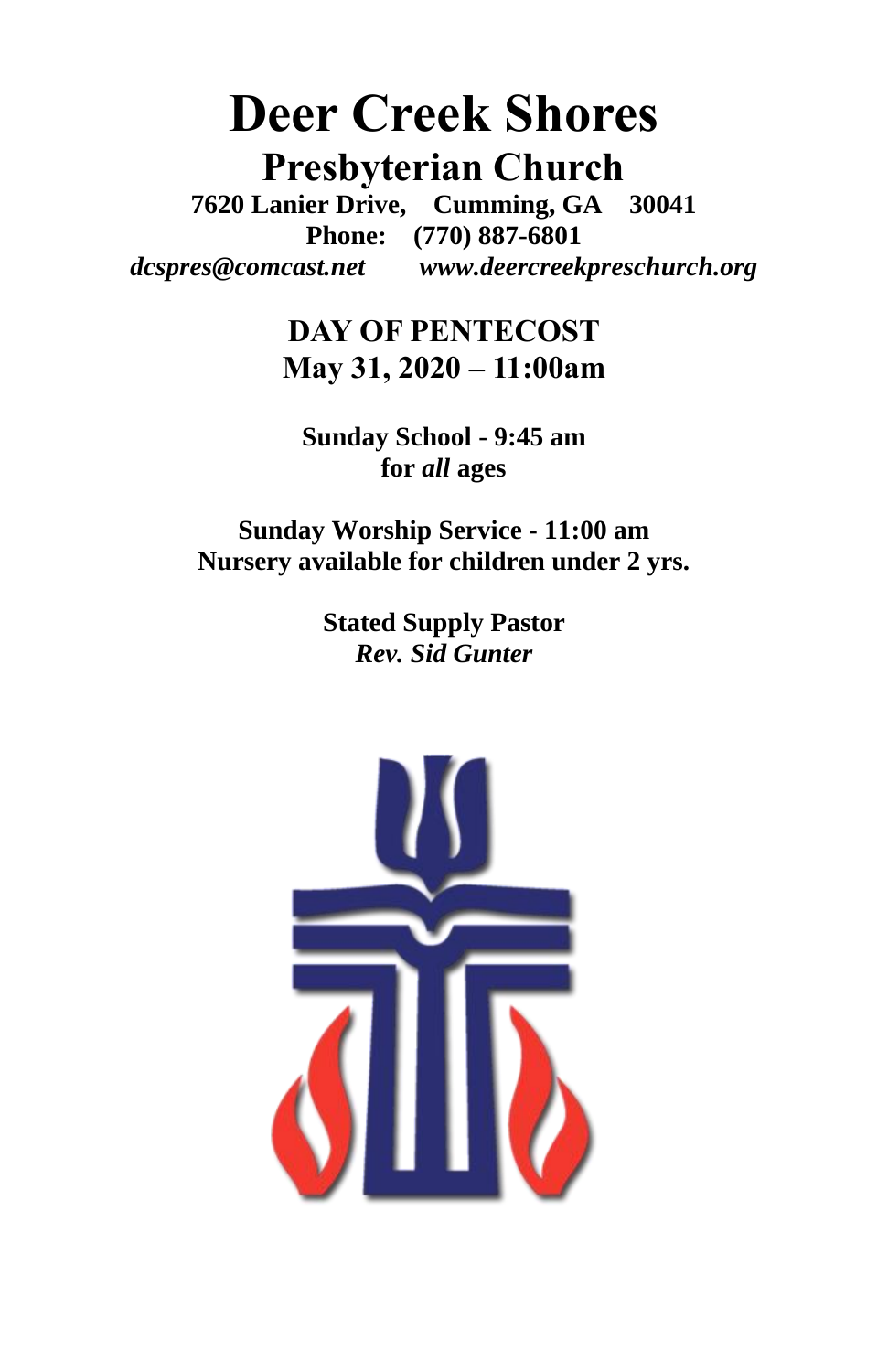# **ORDER OF WORSHIP**

### PRELUDE

Chiming of the Hour Welcome and Announcements Passing of the Peace A Time of Preparation

CALL TO WORSHIP

Leader: A mighty wind has blown. **People: And tongues of fire have danced!**

Leader: The presence of the Spirit is with us. **People: Just as Jesus the Christ promised.**

Leader: The presence of the Spirit moves and gathers us into community.

**People: The Spirit moves us to lives of nurturing and challenging one another celebrating and witnessing.**

Leader: Let us marvel at God's power. **People: God's power at work in and through us.**

### OPENING PRAYER (unison)

**O God, welcome. As all that you have for us is made a reality to us by your Holy Spirit, we thank you for the advocate you have given us. On this day of Pentecost, we pause to pray our special gratefulness that Christ did not leave us alone, that he sent the Spirit of truth, of power, and enablement. Today we pray that we may surrender to the Holy Spirit as fully as we know, in order that Christ might be glorified in and through each believer. We ask it in the name of Jesus, our Lord. Amen.**

HYMN *Holy, Holy, Holy! Lord God Almighty*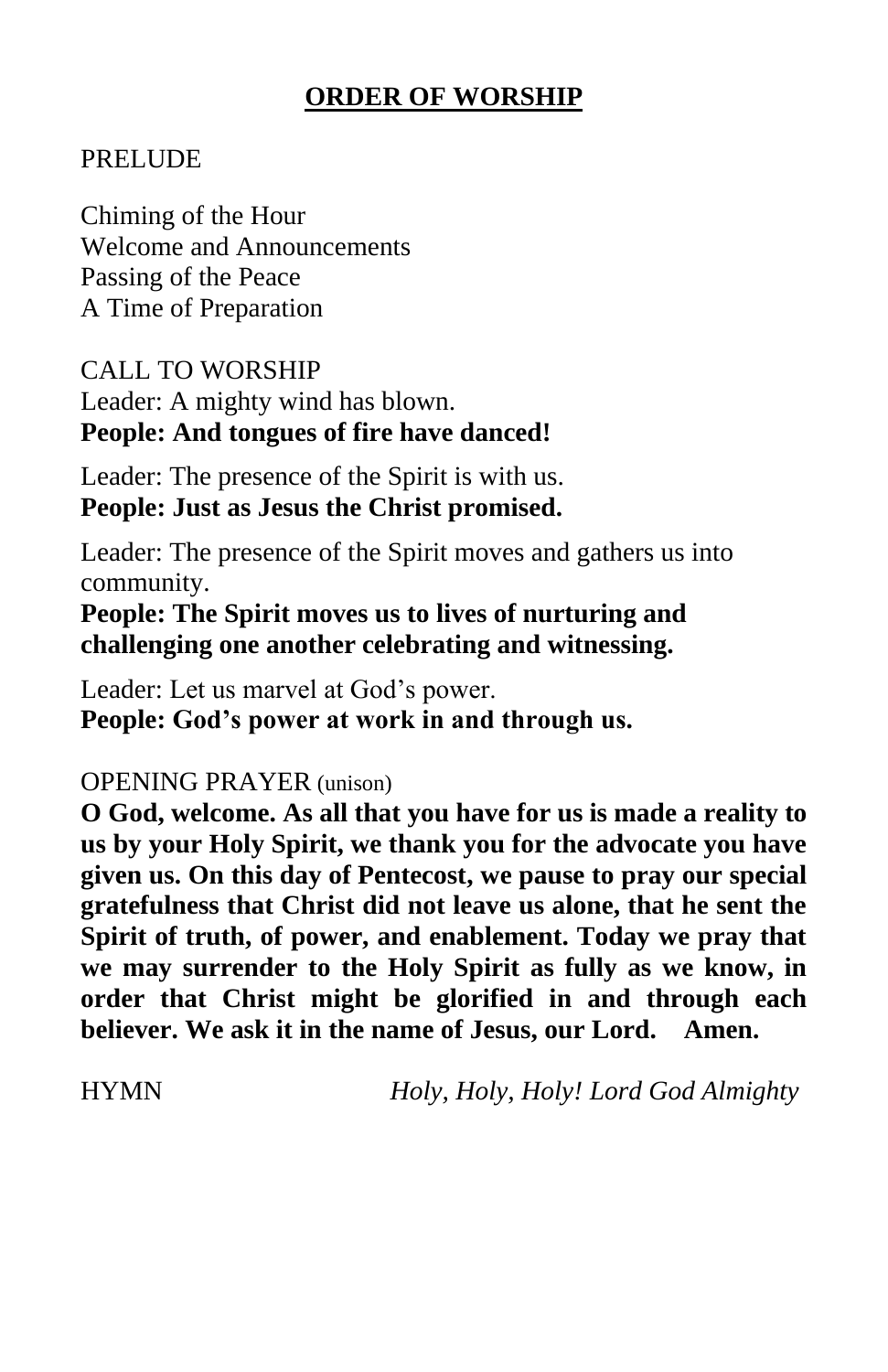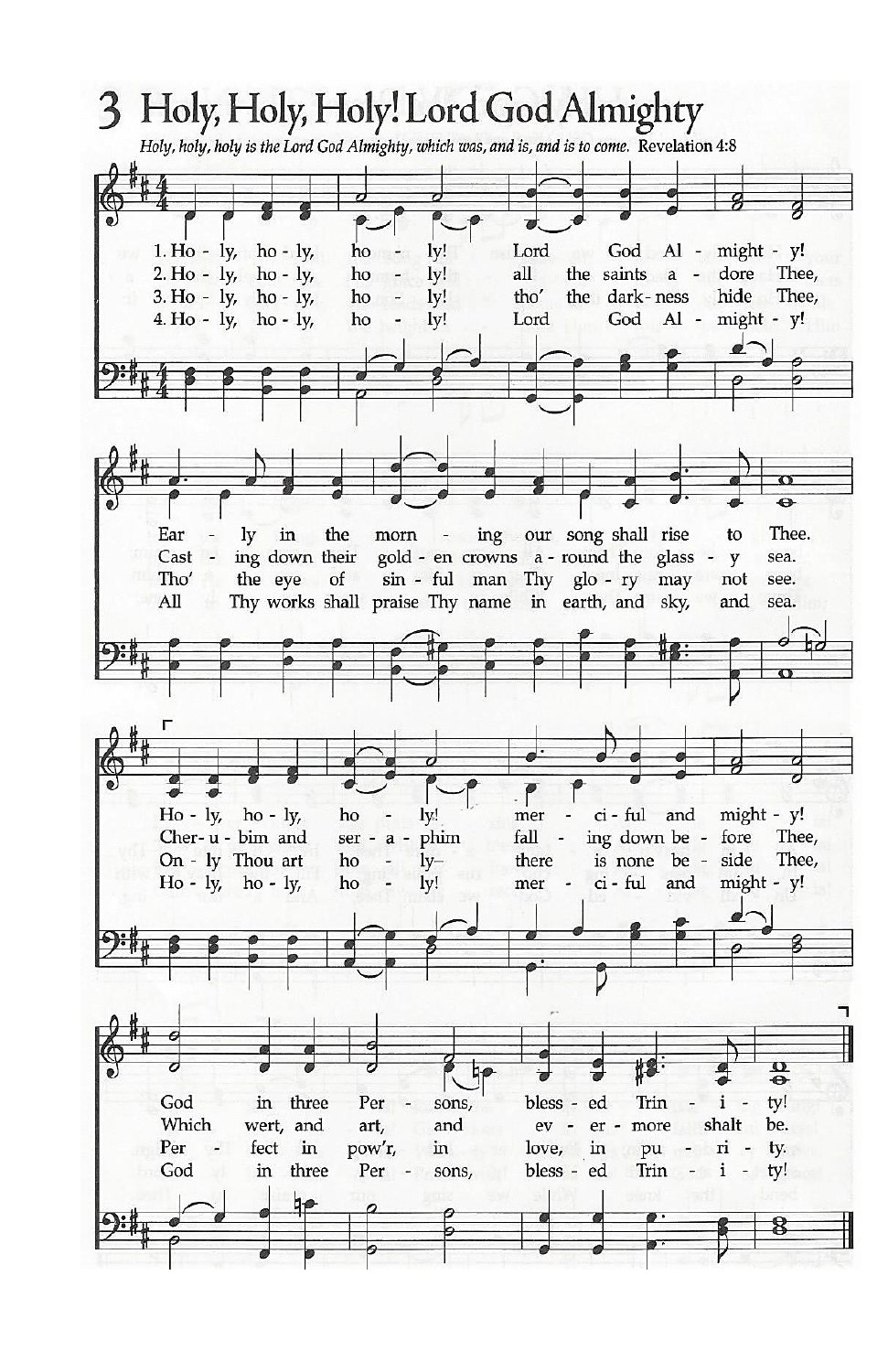### CALL TO CONFESSION

### PRAYER OF CONFESSION (unison)

**The Spirit calls each of us. But we are often reluctant to heed the call. The wind of the Spirit blows, at times fiercely, and draws us onward. Yet we cling to the fragile familiarities, to securities, and to safety. Help us to risk letting go, to stand free as your servant people. Help us to capture visions of the future, so that we can truly be the church. We ask this in the name of Jesus the Christ. Amen.** 

### ASSURANCE OF PARDON

### GLORIA PATRI

*Glory be to the Father, and to the Son, and to the Holy Ghost. As it was in the beginning, It is now and ever shall be, World without end. Amen*

### PRAYERS OF THE PEOPLE

### THE LORD'S PRAYER (unison)

**Our Father, who art in heaven, hallowed be thy name, thy kingdom come, thy will be done, on earth as it is in heaven. Give us this day our daily bread; and forgive us our debts, as we forgive our debtors; and lead us not into temptation, but deliver us from evil. For thine is the kingdom, and the power, and the glory, forever. Amen.**

ANTHEM *Mighty Rushing Wind For long the world has waited for the spirit to descend, then on the day of Pentecost there came a mighty wind and God poured out His glory and His amazing grace.*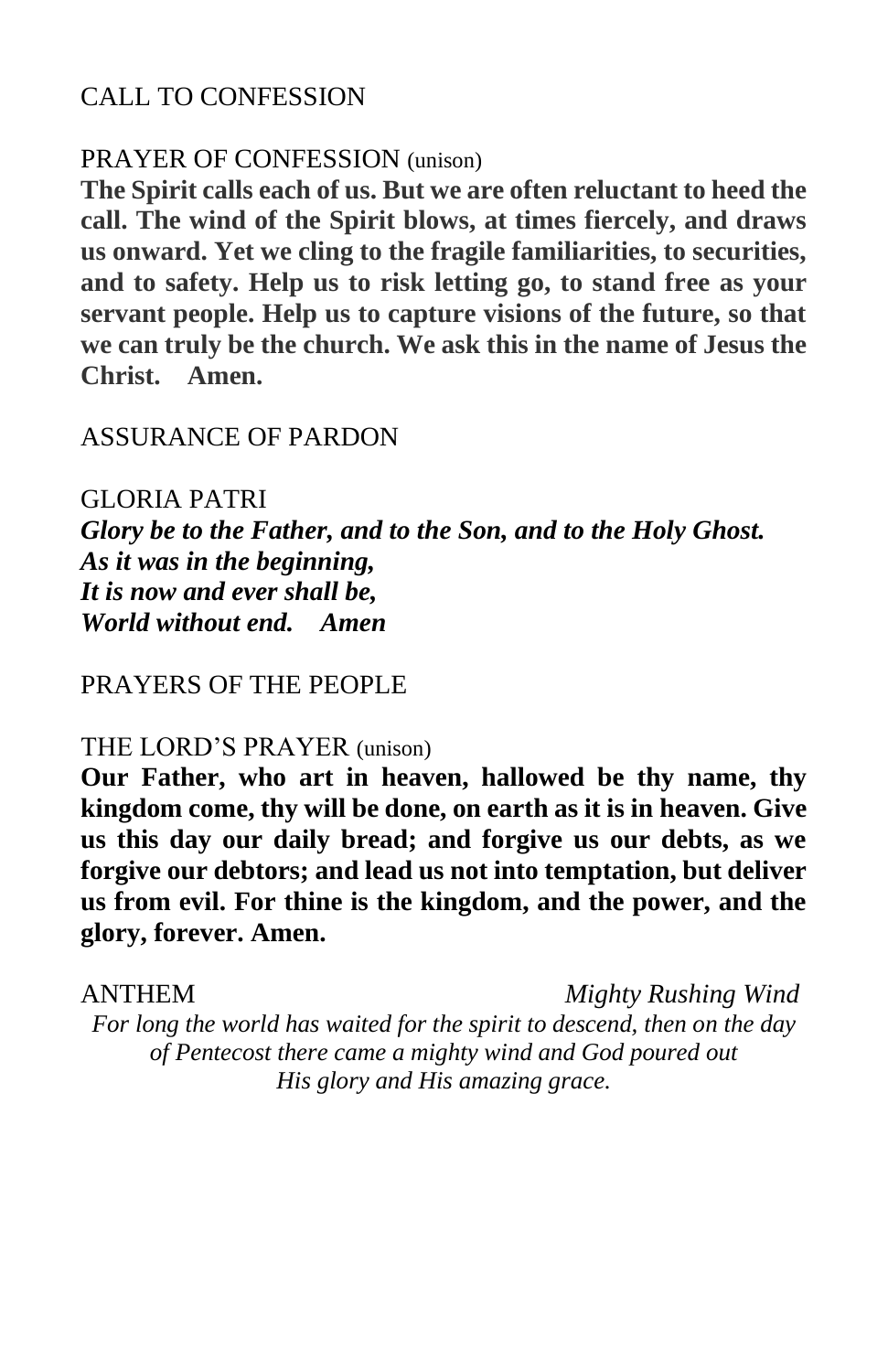### SCRIPTURE READINGS

### Acts 1:1-8

*1 In the first book, Theophilus, I wrote about all that Jesus did and*  taught from the beginning <sup>2</sup> until the day when he was taken up to *heaven, after giving instructions through the Holy Spirit to the apostles whom he had chosen. <sup>3</sup>After his suffering he presented himself alive to them by many convincing proofs, appearing to them during forty days and speaking about the kingdom of God. <sup>4</sup>While staying with them, he ordered them not to leave Jerusalem, but to wait there for the promise of the Father. "This," he said, "is what you have heard from me; <sup>5</sup> for John baptized with water, but you will be baptized with the Holy Spirit not many days from now." <sup>6</sup> So when they had come together, they asked him, "Lord, is this the time when you will restore the kingdom to Israel?" <sup>7</sup> He replied, "It is not for you to know the times or periods that the Father has set by his own authority. <sup>8</sup> But you will receive power when the Holy Spirit has come upon you; and you will be my witnesses in Jerusalem, in all Judea and Samaria, and to the ends of the earth."*

### Acts 2:1-13a

*<sup>1</sup>When the day of Pentecost had come, they were all together in one place. <sup>2</sup>And suddenly from heaven there came a sound like the rush of a violent wind, and it filled the entire house where they were sitting. <sup>3</sup>Divided tongues, as of fire, appeared among them, and a tongue rested on each of them. <sup>4</sup>All of them were filled with the Holy Spirit and began to speak in other languages, as the Spirit gave them ability. <sup>5</sup>Now there were devout Jews from every nation under heaven living in Jerusalem. <sup>6</sup>And at this sound the crowd gathered and was bewildered, because each one heard them speaking in the native language of each. <sup>7</sup>Amazed and astonished, they asked, "Are not all these who are speaking Galileans? <sup>8</sup>And how is it that we hear, each of us, in our own native language? <sup>9</sup>Parthians, Medes, Elamites, and residents of Mesopotamia, Judea and Cappadocia, Pontus and Asia, <sup>10</sup>Phrygia and Pamphylia, Egypt and the parts of Libya belonging to Cyrene, and visitors from Rome, both Jews and*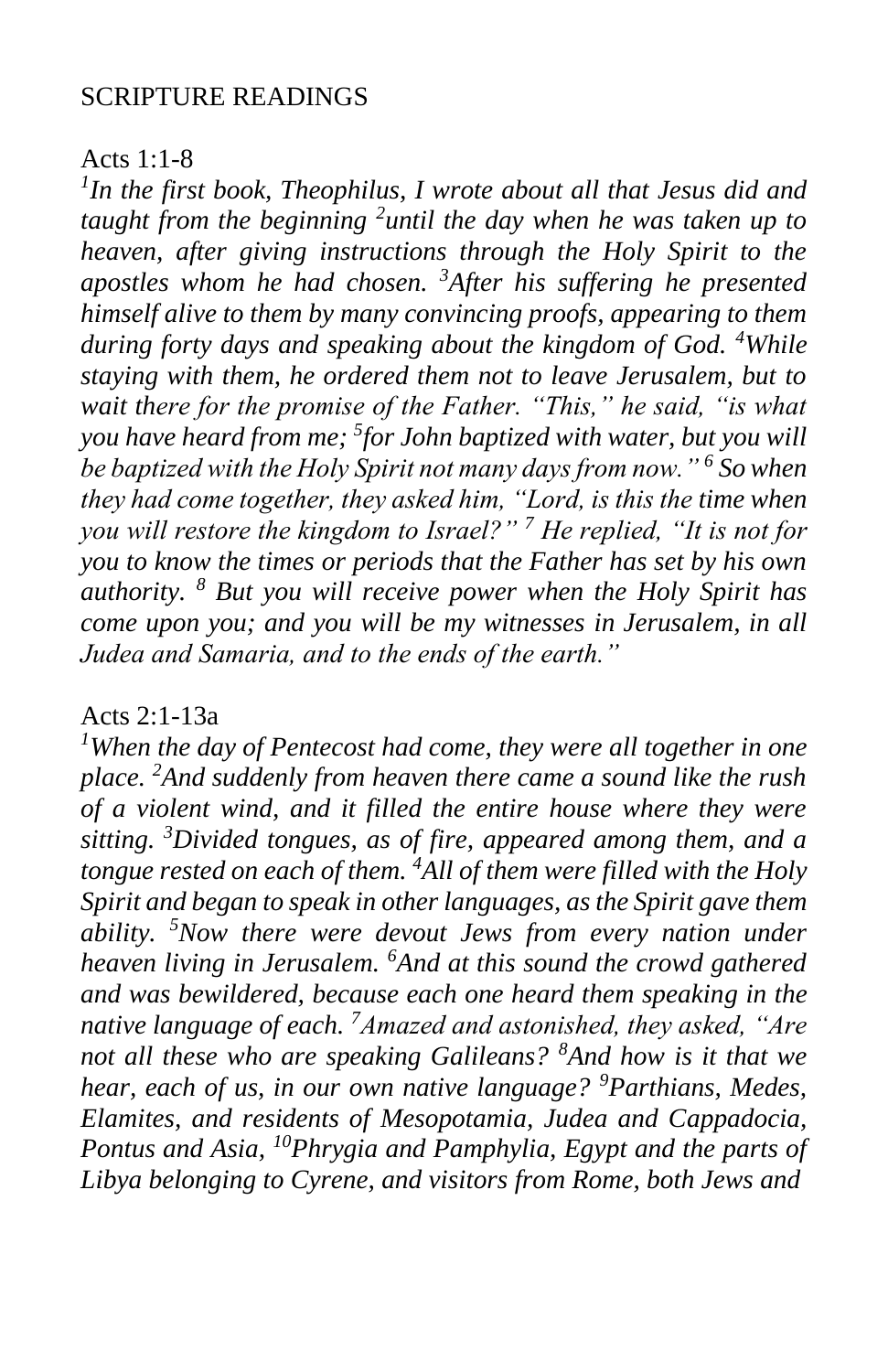*proselytes, <sup>11</sup>Cretans and Arabs—in our own languages we hear them speaking about God's deeds of power." <sup>12</sup>All were amazed and perplexed, saying to one another, "What does this mean?" <sup>13</sup>But others sneered and said, "They are filled with new wine."*

MESSAGE *Surprised by the Spirit*

AN AFFIRMATION OF FAITH—*Apostles' Creed* (unison)

**I believe in God, the Father almighty, the Maker of heaven and earth, and in Jesus Christ, His only Son, our Lord: Who was conceived by the Holy Ghost, born of the virgin Mary, suffered under Pontius Pilate, was crucified, dead, and buried; He descended into hell. The third day He rose again from the dead; He ascended into heaven, and sitteth on the right hand of God the Father Almighty; from thence he shall come to judge the quick and the dead. I believe in the Holy Ghost; the holy catholic church; the communion of saints; the forgiveness of sins; the resurrection of the body; and the life everlasting. Amen.**

HYMN *Breathe on Me, Breath of God*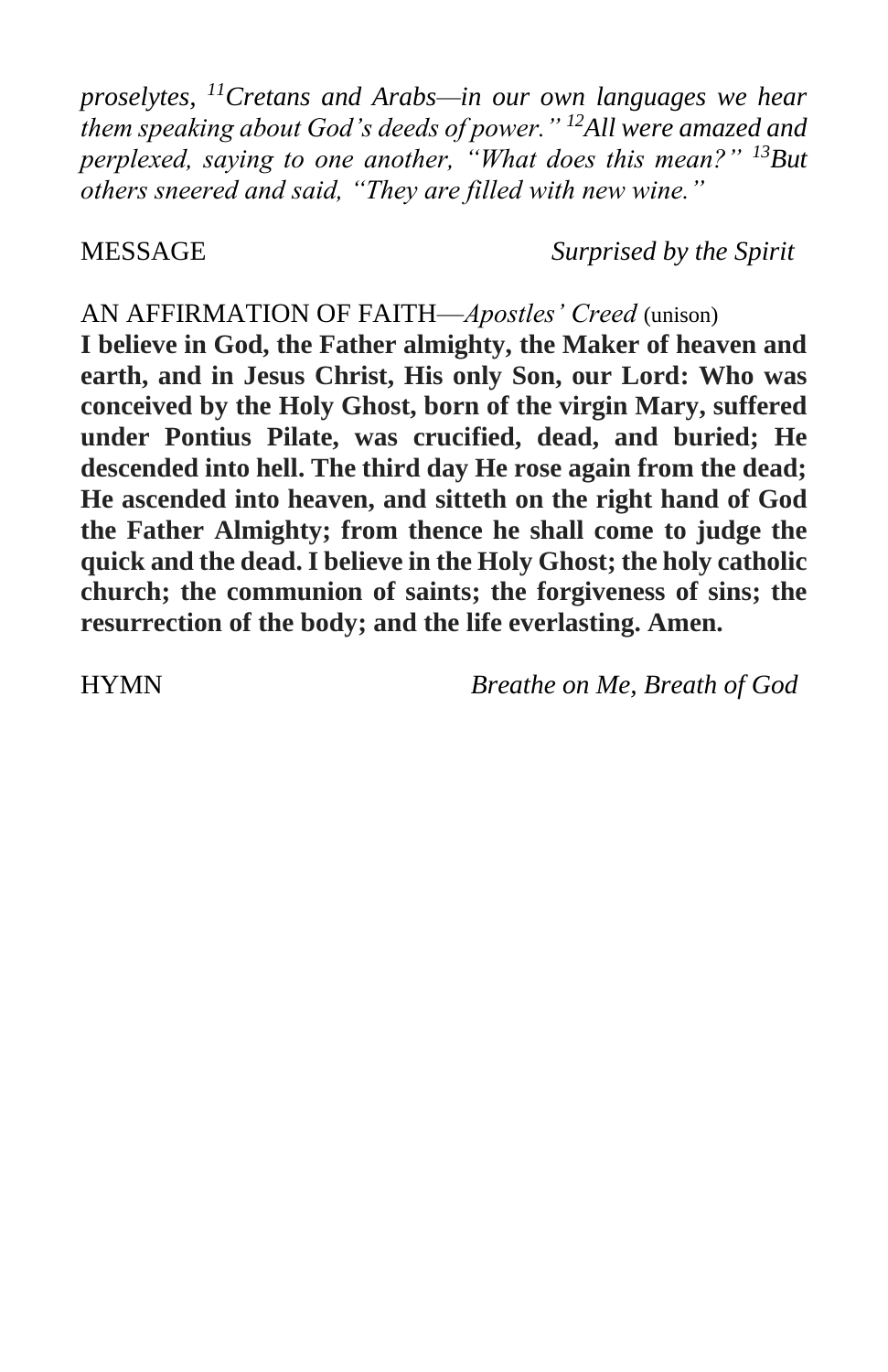

### PRESENTATION OF TITHES AND OFFERINGS

ACT OF PRAISE (The Doxology) *Praise God from whom all blessings flow; Praise Him, all creatures here below. Praise Him above, ye heavenly host; Praise Father, Son, and Holy Ghost. Amen*

PRAYER OF DEDICATION

HYMN *Spirit of the Living God*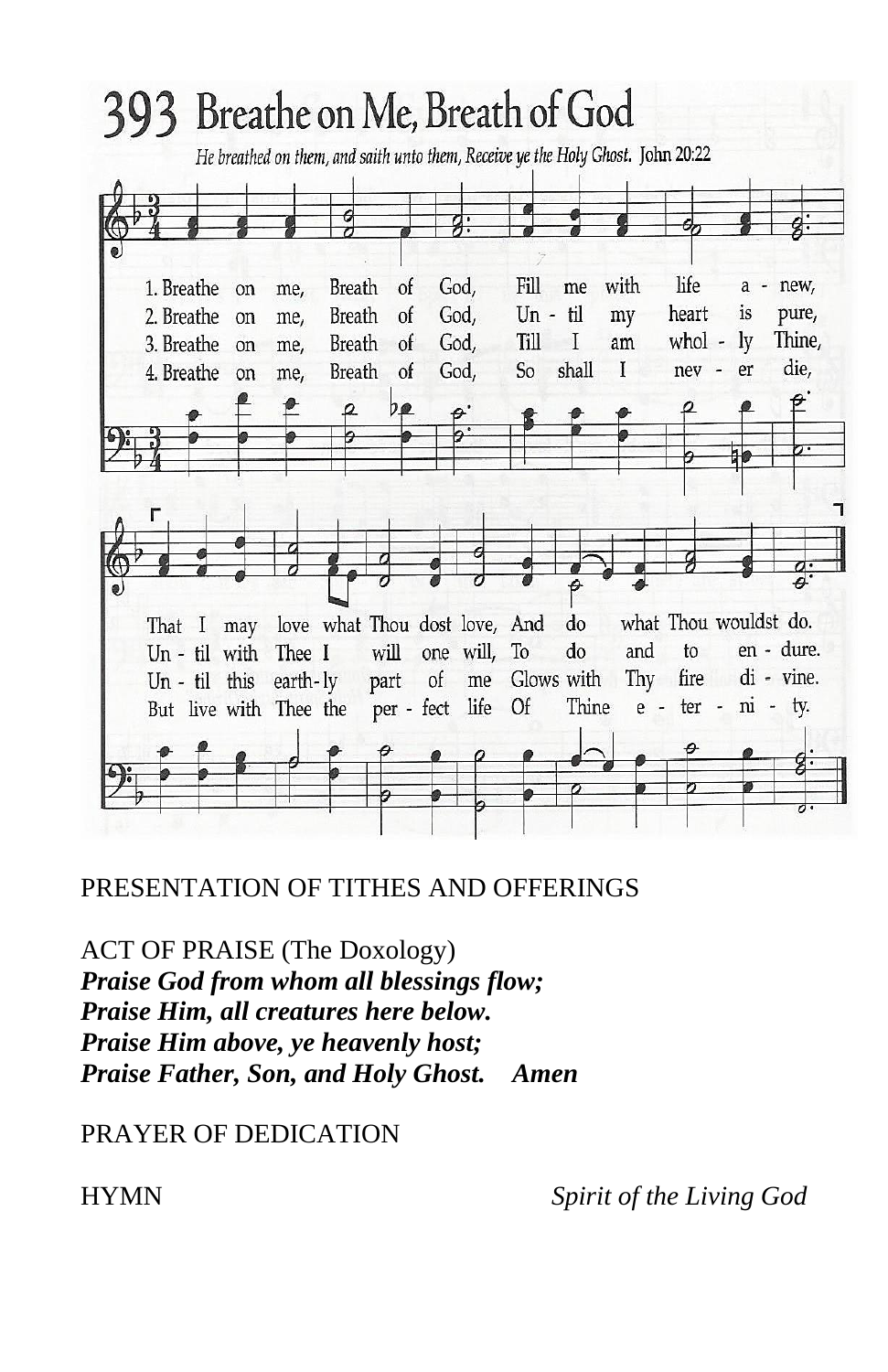

# **BENEDICTION**

BENEDICTION RESPONSE *Make us one, Lord, make us one, Holy Spirit, make us one. Let your love flow, so the world will know, We are one in you.*

# Copyright 1992/Word Music/Used by Permission, CCLI, License #2366100

# POSTLUDE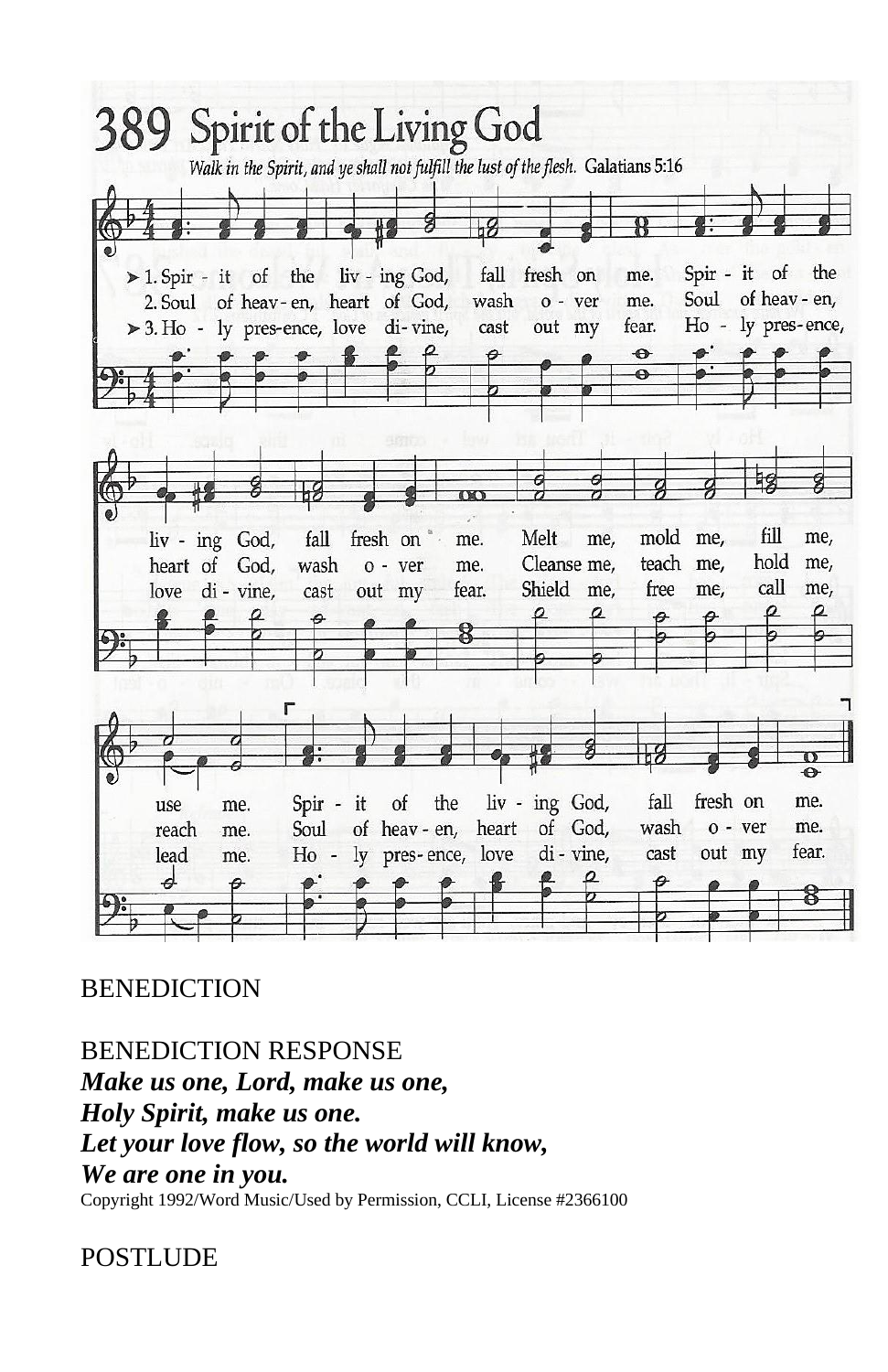# *ANNOUNCEMENTS*

## **VIRTUAL CONNECTIONS!**

**SUNDAY SCHOOL**—Sunday School with Ken Terry on Sunday at 10:00am—Be on the lookout for ZOOM login information.

**VIRTUAL COMMUNION**—The sacrament of Holy Communion is an important part of our Christian worship together. Watch for information to come about sharing in virtual communion next Sunday, June 7.

**PW BIBLE STUDY**—PW will meet via Zoom on Thursday, June 11, at 10:30am. Penny Irwin will lead Lesson 8 *Words of Love: Speak Truthfully*. Stay tuned for ZOOM access information!

Look for more opportunities to connect with DCS friends face-toface and nurture your faith.

**DON'T FORGET** to use our **ONLINE GIVING** option! Go to our website at [www.deercreekpreschurch.org,](http://www.deercreekpreschurch.org/) click on the Donate button and follow simple directions.

**PRAYER REQUESTS—**Please send all prayer requests to Rev. Gunter at [Mistersid74@gmail.com](mailto:Mistersid74@gmail.com) or text to 678-557-0432.

**OTHER NEEDS—If** you have any need or concern during this challenging time, please don't hesitate to contact Rev. Gunter, any Elder, or the church (church phone and email are checked daily during normal business hours Mon-Thur 9:00-1:00).

**JUNE BIRTHDAYS—**George Marks(6/1), Vikki Terry(6/11), Trey Glymph(6/16), Barbara Scarborough(6/16), Penny Irwin(6/21), Evie Studd(6/23), Nancy Wilson(6/30)

**JUNE ANNIVERSARIES—Louise & Rick McLean(6/3), Nancy** & Dave Horton(6/11), Nancy & Ross Cox(6/26), Nancy & Keith Tims(6/27), Betty & Don Shuman(6/27)